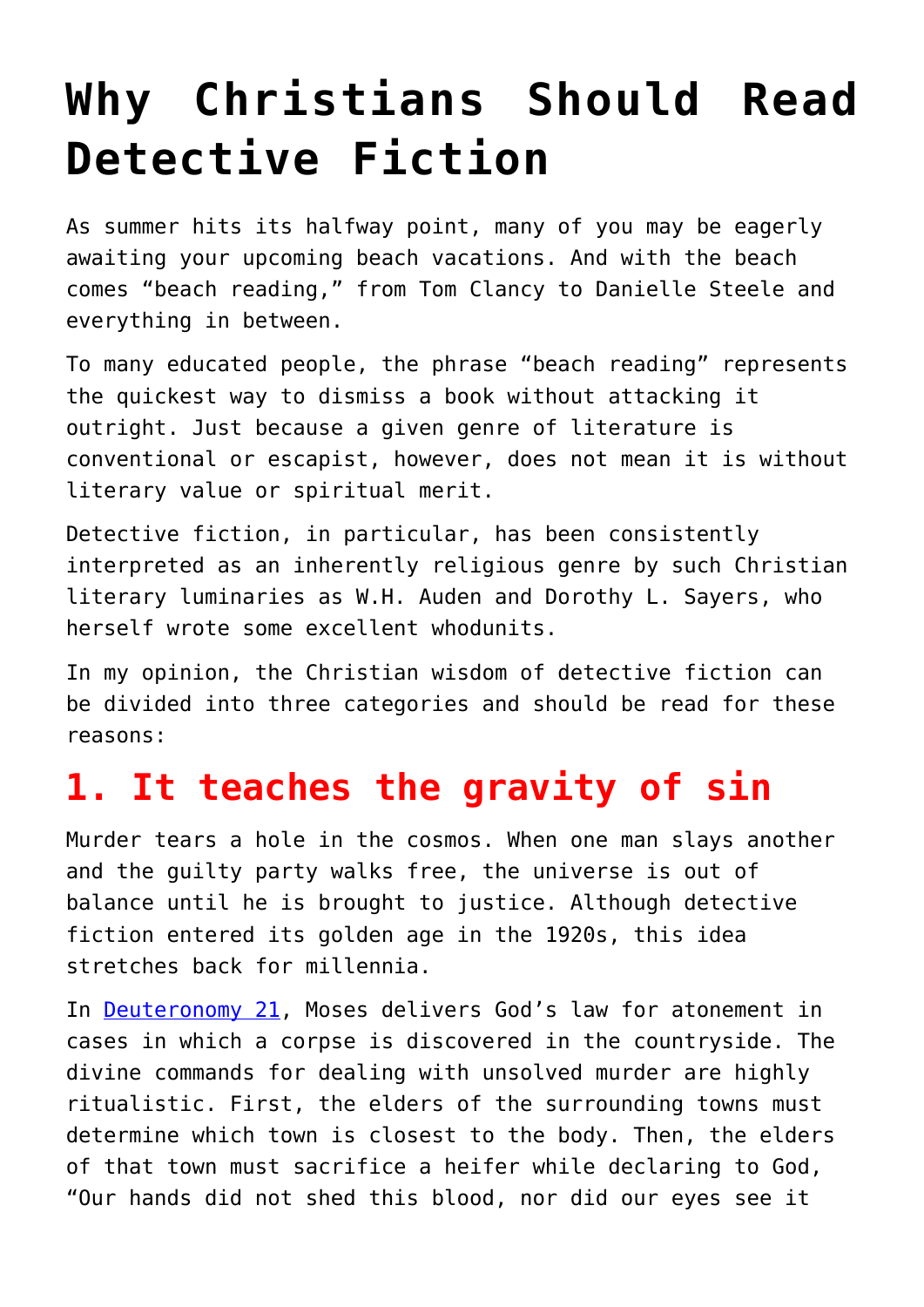shed." The express purpose of this ritual is to "purge the guilt of innocent blood" from the midst of the people. A holy God cannot, by His very nature, tolerate sin, and until that sin is punished (whether directly or through the substitutionary atonement suggested by the Deuteronomy passage), human society, and indeed all creation, is thrown into chaos and collective guilt.

In [his long essay "The Guilty Vicarage,"](https://harpers.org/archive/1948/05/the-guilty-vicarage/2/) W.H. Auden, a selfconfessed detective story "addict," went so far as to argue that a good whodunit presents each murder as a microcosm of the Fall and should therefore be set in "an innocent society in a state of grace" because "the more Eden-like" the setting is, "the greater the contradiction of the murder."

Auden's analysis is persuasive, but his definition of proper detective fiction is much too narrow. The Los Angeles inhabited by Raymond Chandler's detective Philip Marlowe, for example, is far from Edenic. With a *dramatis personae* consisting of blackmailers, prostitutes, hired thugs, and crooked cops, it's about as fallen a world as can be imagined.

Auden's insistence on an innocent society forces the detective story in a more purely allegorical direction. In the real world, there is no group of people in which one is guilty and the rest untainted. Even the detective cannot remain immaculate. Marlowe, for example. must constantly fight to avoid being subsumed by corruption. In *[Farewell, My](https://www.amazon.com/Farewell-My-Lovely-Raymond-Chandler/dp/0394758277) [Lovely](https://www.amazon.com/Farewell-My-Lovely-Raymond-Chandler/dp/0394758277),* Marlowe's struggle takes the form of a choice between two women—one a cynical, adulterous trophy wife who drinks too much, the other a hopeful newspaper reporter committed to truth and justice. Murder, as the worst (and first) of all sins against neighbor, should shock us into awareness (and repudiation) of our own sins even as it reassures us of the reality of justice.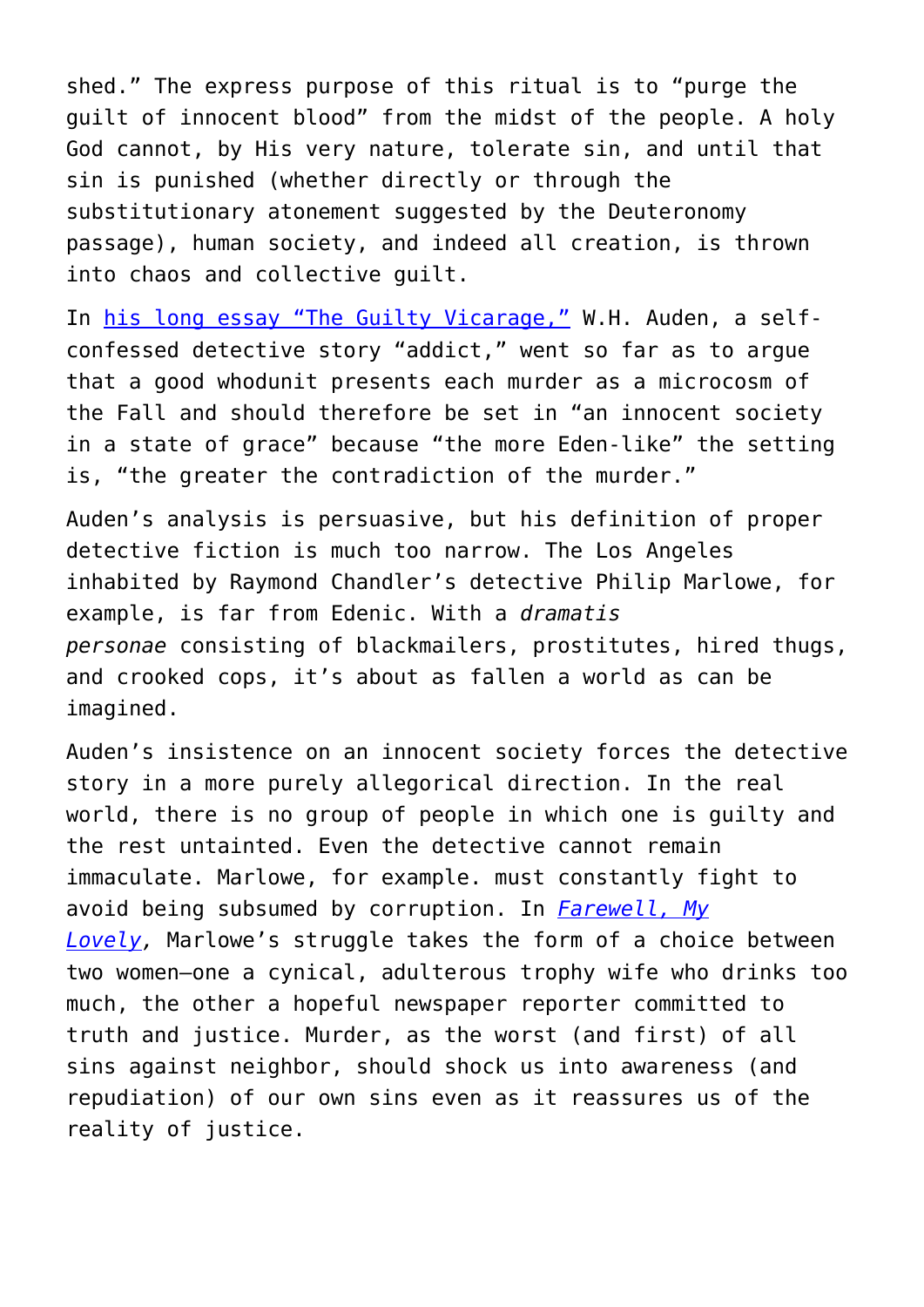## **2. It teaches the inexorability of justice**

In her introduction to a 1934 collection of *Great Short Stories of Detection, Mystery and Horror*, Dorothy Sayers wrote that "Detective Fiction is… a good influence in a degenerate world" because of its universal insistence that "your Sin Will Find You Out." [\[1\]](#page--1-0)

Some detective stories, like [David Fincher's film](https://www.imdb.com/title/tt0443706/) *[Zodiac](https://www.imdb.com/title/tt0443706/)*, end without the killer brought to justice, but in such cases, we are being given a portrait of neither heaven nor earth, but of hell. Anyone who has trouble believing that a good God could send anyone to hell but is horrified by unpunished killers would do well to ask himself if he would really like to live in a world utterly devoid of justice. Sin demands blood, and humanity demands truth.

I have already established that murder throws the cosmos into chaos. In Auden's ideal detective story, this chaos is a temporary aberration. In Chandler's novels, it is a reminder that although all the lines we see are crooked, it is still worth believing in such a thing a straightness. For some postmodern whodunit writers, however, chaos is reality itself. Justice is a mere illusion with no God to enforce it. Umberto Eco's *[The Name of the Rose](https://www.amazon.com/Name-Rose-Umberto-Eco/dp/0544176561)* for example, begins with Eco's Sherlock-inspired monk detective confident that God has created an orderly world and that he can solve any murder by interpreting the signs present in Creation. By the novel's end, he has come to doubt God's very existence.

Against such attacks on the objective character of truth and justice stands G.K. Chesterton's Father Brown, a Catholic priest whose knowledge of the sinful soul, gained during years in the confessional, helps him understand criminals, catch them, and bring them to repentance. While the postmodernists lose sight of justice in the quagmire of humanity, [Father](https://www.chesterton.org/blue-cross/)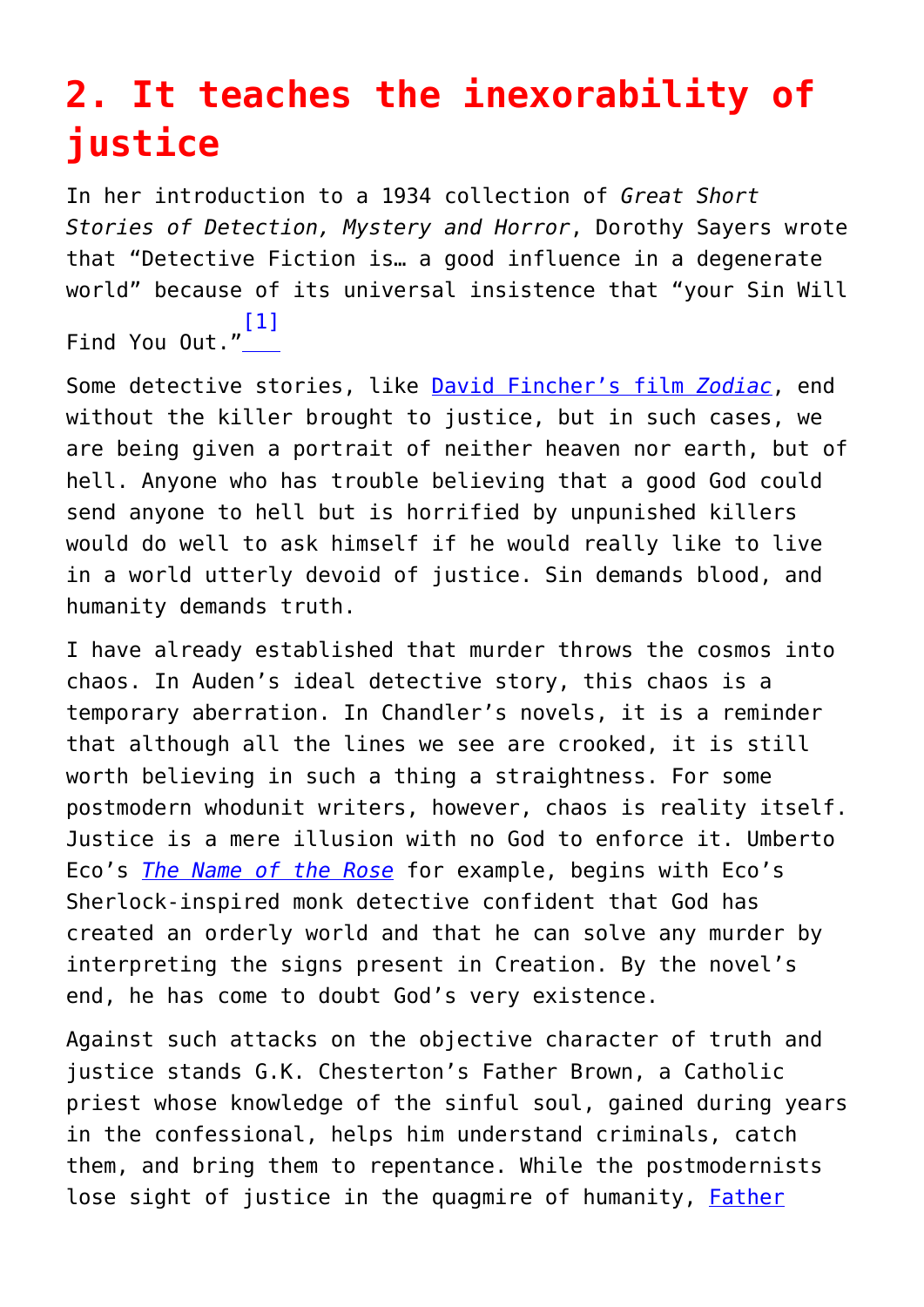[Brown insists](https://www.chesterton.org/blue-cross/) that "[r]eason and justice grip the remotest and loneliest star." The God who stretched out the heavens also gave the commandment "Thou shalt not murder." Human detectives can be confounded, but there is no escape from His justice.

## **3. It shows how to restore harmony**

In Auden's estimation, the disruption of the paradise by murder creates a state of affairs in which, for the first time, "the law becomes a reality and… all must live in its shadow, till the fallen one is identified. With his arrest, innocence is restored, and the law retires forever." The poet has no less an authority than St. Paul to back him up: "Why then the law? It was added because of transgressions… [T]he law was our quardian until Christ came" ([Galatians 3:19, 24](http://biblehub.com/esv/galatians/3.htm) [ESV\)](http://biblehub.com/esv/galatians/3.htm).

The enforcement of law restrains us and guides us, but also points us to the ultimate justice of the Second Coming, when the wheat will be separated from the chaff and the blessed souls in heaven will have no more need of laws or detectives. The criminals will have been punished, harmony restored, and the last great mystery solved.

Even if finding the killer does not actually restore society to Auden's perfect "state of grace," it at least reminds us that there is such a thing as justice. Our fallen world will never see a complete adherence to God's Universal Law, but a solved crime gives us, if not a return to Eden, at least a foretaste of heaven and an antidote to nihilism.

Indeed, the [first season of](http://www.slate.com/blogs/browbeat/2014/03/09/true_detective_on_hbo_rust_s_final_speech_about_how_the_light_s_winning.html) *[True Detective](http://www.slate.com/blogs/browbeat/2014/03/09/true_detective_on_hbo_rust_s_final_speech_about_how_the_light_s_winning.html)* [ends on precisely](http://www.slate.com/blogs/browbeat/2014/03/09/true_detective_on_hbo_rust_s_final_speech_about_how_the_light_s_winning.html) [this note.](http://www.slate.com/blogs/browbeat/2014/03/09/true_detective_on_hbo_rust_s_final_speech_about_how_the_light_s_winning.html) The two detectives have spent seventeen years investigating murders that, though solved, prove ultimately senseless. Both have committed grievous sins along the way and have been sorely tempted to embrace chaos as the natural state of reality. They look at the night sky. Marty (Woody Harrelson) observes that the stars are mere pinpricks compared to the vast, black void. Rust (Matthew McConaughey) disagrees: